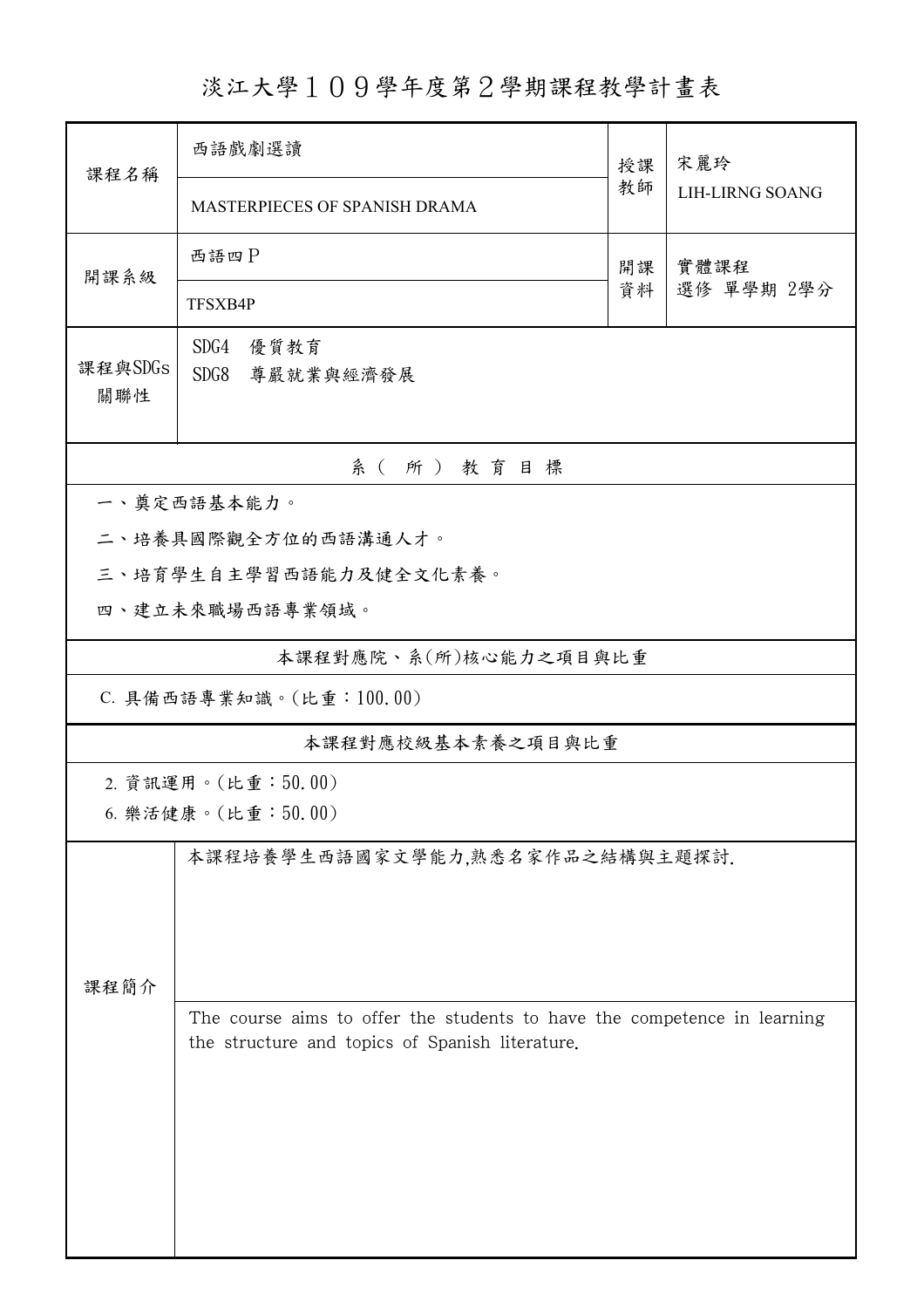## 本課程教學目標與認知、情意、技能目標之對應

將課程教學目標分別對應「認知(Cognitive)」、「情意(Affective)」與「技能(Psychomotor)」 的各目標類型。

一、認知(Cognitive):著重在該科目的事實、概念、程序、後設認知等各類知識之學習。

二、情意(Affective):著重在該科目的興趣、倫理、態度、信念、價值觀等之學習。

三、技能(Psychomotor):著重在該科目的肢體動作或技術操作之學習。

| 序<br>號         | 教學目標(中文)                       |                                      |                  | 教學目標(英文)                                                                                                                                                                       |                                     |  |  |  |  |
|----------------|--------------------------------|--------------------------------------|------------------|--------------------------------------------------------------------------------------------------------------------------------------------------------------------------------|-------------------------------------|--|--|--|--|
|                | 1 1.具備西語國家之文化知識.<br>文化風情差異及比較. |                                      |                  | 1. To acquire cultural knowledge on Hispanic world.<br>2.带領學生深入了解西語國家民俗   2.To present the different aspects and comparisons<br>on folklore and culture of the Hispanic world. |                                     |  |  |  |  |
|                | 教學目標之目標類型、核心能力、基本素養教學方法與評量方式   |                                      |                  |                                                                                                                                                                                |                                     |  |  |  |  |
| 序號             | 目標類型                           | 院、系 $(\text{m})$<br>核心能力             | 校級<br>基本素養       | 教學方法                                                                                                                                                                           | 評量方式                                |  |  |  |  |
| $\mathbf{1}$   | 認知                             | $\mathcal{C}$                        | 26               | 講述、討論、發表                                                                                                                                                                       | 測驗、作業、討論(含<br>課堂、線上)、報告(含<br>口頭、書面) |  |  |  |  |
|                | 授課進度表                          |                                      |                  |                                                                                                                                                                                |                                     |  |  |  |  |
| 週次             | 日期起訖                           | 內 容 (Subject/Topics)<br>備註           |                  |                                                                                                                                                                                |                                     |  |  |  |  |
| 1              | $110/02/22$ ~<br>110/02/28     | Introducción ; Federico García Lorca |                  |                                                                                                                                                                                |                                     |  |  |  |  |
| $\overline{c}$ | $110/03/01$ ~<br>110/03/07     | Bodas de sangre I                    |                  |                                                                                                                                                                                |                                     |  |  |  |  |
| 3              | $110/03/08$ ~<br>110/03/14     | Bodas de sangre II                   |                  |                                                                                                                                                                                |                                     |  |  |  |  |
| 4              | $110/03/15$ ~<br>110/03/21     | Bodas de sangre III                  |                  |                                                                                                                                                                                |                                     |  |  |  |  |
| 5              | $110/03/22$ ~<br>110/03/28     | Película                             |                  |                                                                                                                                                                                |                                     |  |  |  |  |
| 6              | $110/03/29$ ~<br>110/04/04     | Fiesta                               |                  |                                                                                                                                                                                |                                     |  |  |  |  |
| 7              | $110/04/05$ ~<br>110/04/11     | Yerma I                              |                  |                                                                                                                                                                                |                                     |  |  |  |  |
| 8              | $110/04/12$ ~<br>110/04/18     | Yerma II                             |                  |                                                                                                                                                                                |                                     |  |  |  |  |
| 9              | $110/04/19$ ~<br>110/04/25     | Yerma III                            |                  |                                                                                                                                                                                |                                     |  |  |  |  |
| 10             | $110/04/26$ ~<br>110/05/02     | 期中考試週                                |                  |                                                                                                                                                                                |                                     |  |  |  |  |
| 11             | $110/05/03$ ~<br>110/05/09     |                                      | Don Juan Tenorio |                                                                                                                                                                                |                                     |  |  |  |  |
| 12             | $110/05/10$ ~<br>110/05/16     | Historia de una escalera             |                  |                                                                                                                                                                                |                                     |  |  |  |  |
| 13             | $110/05/17$ ~<br>110/05/23     | Un marido de ida y vuelta            |                  |                                                                                                                                                                                |                                     |  |  |  |  |
|                |                                |                                      |                  |                                                                                                                                                                                |                                     |  |  |  |  |